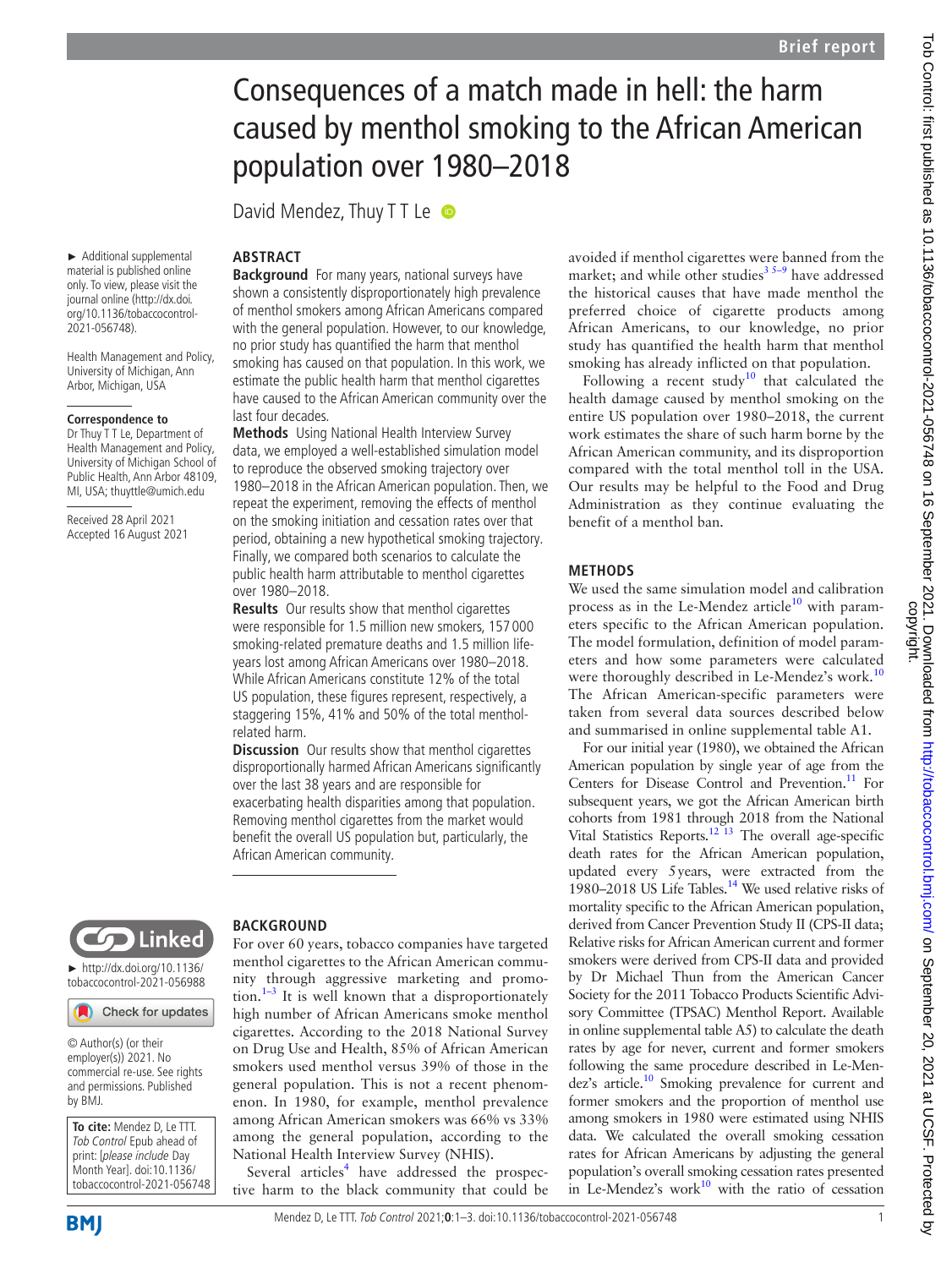rates between the African American and general populations (0.66) reported in ref 15. Then, using the menthol cessation multiplier for African Americans estimated by Mills *et al*<sup>16</sup> (0.47, 95% CI 0.24 to 0.91) and the proportion of menthol smokers among current African American smokers, we applied the same process used in ref 10 to compute the cessation rates for African American nonmenthol and menthol smokers. The specific formulation and cessation values for 1980 are shown in the Supplement to ref 10 and online supplemental tables A2 and A3.

The annual adult smoking initiation rates for African Americans were computed by taking the average NHIS smoking prevalence among 18–24year-olds, consistent with ref 10. The switching rates between menthol and non-menthol smokers were calculated as in the 2011 menthol report<sup>17</sup> (2.29% switching to menthol and 1.08% to non-menthol cigarettes). An extensive sensitivity analysis (see online supplemental table A4) showed that these parameters exert little influence on the results. The ratio of yields from experimenter to smoker $18$  19 and menthol mortality multiplier for the African American population remains as in the Le-Mendez work,<sup>10</sup> following their same arguments.

As in ref 10, we first used NHIS smoking prevalence data over 1980–2018 (when the NHIS survey was conducted) to calibrate the model. Then, we used the calibrated model to replicate African Americans' smoking prevalence trajectory during 1980–2018. Finally, to quantify the harmful effect of menthol use on the African American population, we repeated the previous step to generate an alternative smoking trajectory for African Americans during the same period, eliminating the effect of menthol since 1980. We achieved this by adjusting the smoking initiation and cessation rates to eliminate the effect of menthol on those parameters (see the Appendices to the 2011 TPSAC Menthol Report<sup>17</sup> and the Le-Mendez paper<sup>10</sup>). Finally, we compared our results from both scenarios (with and without menthol cigarettes) to calculate the impact of menthol on smoking prevalence, life-years lost and smoking-related premature deaths. Additionally, we compared our results with those for the general population reported in Le-Mendez's work $10$  and calculated the disproportionate harm inflicted on the African American population due to menthol.

#### **RESULTS**

The simulated smoking prevalence for African Americans closely captures the NHIS reported smoking prevalence over 1980–2018 with pseudo- $R^2$ =0.95 (pseudo- $R^2$ =1–[Errors Sum of Squares]/[-Total Sum of Squares]) (see online supplemental figure A1 and A2). Table 1 shows the harm attributable to menthol cigarettes for the general population (from Le-Mendez's work $10$ ), the African American population and the hypothetical low-menthol African American population. A complete sensitivity analysis on the values in table 1 is presented in online supplemental table A4.

The values in the first three columns of the table are selfexplanatory; the numbers within parentheses show the percentages that those values represent, relative to those for the general population. The last column shows the average proportion

(over 1980–2018) of the corresponding population referred to on each row, relative to the entire US population. For example, the table shows that, among African Americans, menthol was responsible for 1.5 million extra smokers, 157 000 smokingrelated premature deaths and 1.5 million excess life-years lost during 1980–2018, representing 15%, 41% and 50% of the total menthol toll, respectively. However, during the same period, African Americans constituted only around 12% of the overall US population.

The last row of the table shows a hypothetical African American population that exhibits the same menthol smoking-related parameters as the general population. We simulated this scenario by setting the values of menthol-affected parameters for the African American population to those of the general population. In this hypothetical group, the estimated menthol smoking excess initiation, premature deaths and life-years lost would have represented 13%, 16% and 21% of the overall menthol harm, respectively; much more in agreement with the proportional (relative to the entire US) size of this population (12%). It is worth noting, though, that the menthol death toll in the lowmenthol population is still above its proportional share. This is due to the mortality rates among African American smokers, which are higher than in the general population.

#### **DISCUSSION**

Since the 1960s, the tobacco industry has targeted the African American community for the consumption of menthol cigarettes through aggressive marketing, including intense advertising and price discounts. Simultaneously, the industry supported numerous African American organisations to gain the trust of the African American community. Several publications<sup>3</sup><sup>9</sup> describe the marketing efforts by the tobacco industry to establish a special connection between menthol cigarettes and the African American community. In a fascinating article entitled 'The African Americanization of menthol cigarette use in the United States',<sup>3</sup> Gardiner recounts the long history of, and explains the facts behind, the relationship between African Americans and menthol cigarettes, and how those products became an integral part of the African American culture. In essence, the identification of African American smokers with menthol has been purposely orchestrated by the tobacco industry following their goal of maximising their profits.

Unfortunately, this marketing strategy turned out to be a huge success for the tobacco industry, but deadly for the black community. Besides creating a brand with which African Americans could identify and call their own, the industry exposed this population to a substance that amplifies the damaging effects of cigarette smoking. Menthol intensifies this harm by increasing the chances that individuals transition from experimentation to regular smoking,<sup>18 19</sup> and by increasing dependency, which leads to delayed cessation.<sup>16</sup> These effects increase the number of smokers and the amount of time they remain smoking.

**Table 1** Excess smoking initiation, smoking-related deaths and life-years lost due to menthol cigarettes over 1980–2018 for the adult general, African American and hypothetical low-menthol African American population

|                                                         | <b>Cumulative excess smoking</b><br>initiators (%) | Cumulative excess deaths (%) | Cumulative excess life-years<br>lost (%) | Average percentage of<br>population (%) |
|---------------------------------------------------------|----------------------------------------------------|------------------------------|------------------------------------------|-----------------------------------------|
| General population                                      | 10137808 (100)                                     | 377528 (100)                 | 2951533 (100)                            | 100                                     |
| African American population                             | 1508913 (15)                                       | 156471 (41)                  | 1476198 (50)                             |                                         |
| Hypothetical low-menthol<br>African American population | 1286848 (13)                                       | 61 132 (16)                  | 606840 (21)                              |                                         |